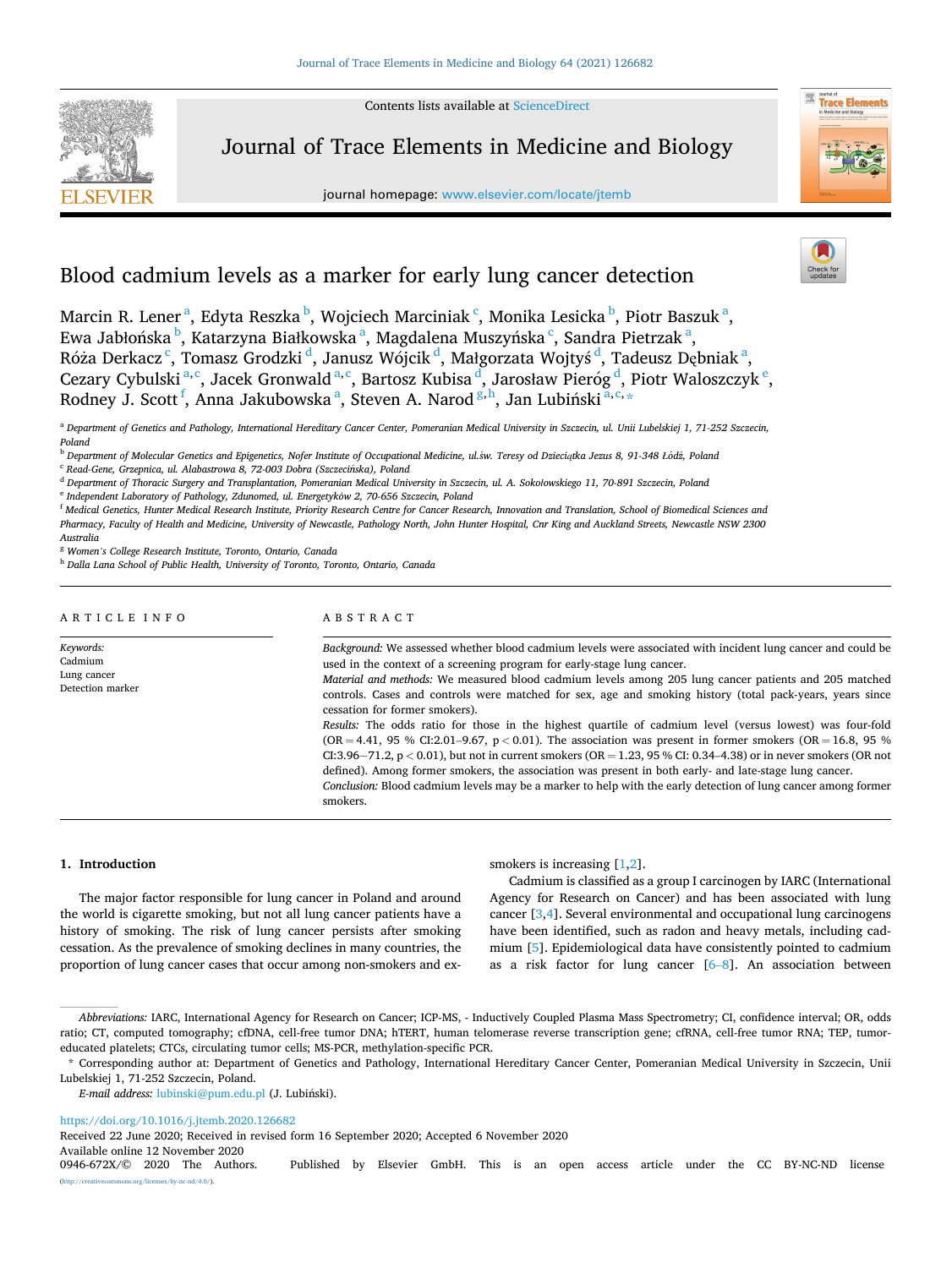occupational exposure to cadmium and lung cancer has been reported among non-smokers [\[8\]](#page-3-0). Cadmium is used in many industrial processes, including the manufacturing of nickel cadmium batteries, solar cells, electroplating and silver soldering [\[9\]](#page-3-0).

Cadmium is also present in water and food [[10\]](#page-3-0). Sources of dietary cadmium include cereals, leafy vegetables and potatoes [[11,12](#page-4-0)]. Spinach, offal and tofu contain high levels of cadmium [[13\]](#page-4-0). Smoking is the major source of cadmium exposure among smokers [[14](#page-4-0)].

Cadmium can directly damage DNA [[15\]](#page-4-0) and inhibit its repair [\[16](#page-4-0)] and may affect methylation [\[17,18](#page-4-0)]. Cadmium induces cancer through several mechanisms, including aberrant gene expression, inhibition of DNA damage repair, induction of oxidative stress and inhibition of apoptosis [\[19](#page-4-0)].

Our goal was to assess whether blood cadmium levels were associated with lung cancer occurrence in smokers and in non-smokers. If so, then blood cadmium could be a potential biomarker to select candidates for the early detection of lung cancer. Individuals with high cadmium levels might be good candidates for lung cancer screening.

# **2. Materials and methods**

#### *2.1. Study subjects*

We conducted a case-control study of 205 patients with lung cancer and 205 controls. Cases were approached to participate in the research study during an outpatient visit to the Department of Thoracic Surgery in the Szczecin-Zdunowo Hospital between 2012 and 2017. In all cases, lung cancer was confirmed by histopathological examination.

For each lung cancer patient, we selected one unaffected individual who had agreed to participate in a research study at the International Hereditary Cancer Center, Pomeranian Medical University of Szczecin. Controls had no history of lung cancer or any other cancer. Control subjects were part of a population-based study of the 1.3 million inhabitants of Poland designed to identify familial aggregations of cancer. Cases and controls were matched for year of birth  $(\pm 4$  years), sex, smoking status (pack-years  $\pm$  20 %) and (for non-smokers) years since smoking cessation  $(\pm 4$  years). The majority of cases and controls were residents of the west Pomeranian region in Poland. Blood samples for measuring cadmium level among the control group were taken from 2002 to 2016.

Blood samples were taken from patients at the time of diagnosis but before treatment and stored at − 80 ◦C. All subjects were requested to fast for six hours before blood sample collection.

The study was conducted in accordance with the Helsinki Declaration and with the consent of the Ethics Committee of Pomeranian Medical University in Szczecin under the number KB-0012/73/10.

The characteristics of the individuals included in the study are shown in the Table 1.

### *2.2. Measurement of cadmium level*

Total Cadmium (Cd) concentration in blood samples was measured by inductively coupled plasma mass spectroscopy (ICP-MS) technique using Elan DRC-e (PerkinElmer, USA) instrument. To achieve the maximum sensitivity for blood cadmium concentrations in blood of nonoccupationally exposed population the isotope 114Cd was selected for quantification. <sup>114</sup>Cd in low concentration suffers for spectral interference of  $^{98}Mo^{16}O^{+}$ ,  $^{96}Mo^{18}O^{+}$  or  $^{97}Mo^{16}OH^{+}$  and isobaric overlap of  $^{118}Sn$ . To remove the  $^{98}Mo^{16}O^{+}$ ,  $^{96}Mo^{18}O^{+}$  and  $^{97}Mo^{16}OH$  from  $^{114}Cd$ signal, analysis was performed in DRC (Dynamic Reaction Cell) mode with oxygen (O<sub>2</sub>, purity >0,9999) as a reaction gas. Under these conditions, non-interfering molybdenum dioxides are formed. To avoid overlap of tin isotope ( $\rm ^{118}Sn$ ) a standard mathematical correction was set  $(114<sup>2</sup>$ Cd – 0,027250  $*$   $118$ Sn). To compensate instrument drift and matrix effects rhodium was set as internal standard.

Blank reagent consisted of high purity water (*>*18 MΩ), TMAH

#### **Table 1**

Characteristics of individuals for lung cancer study.

| Characteristics                                               | Cases<br>$(n = 205)$       | Controls<br>$(n = 205)$    |
|---------------------------------------------------------------|----------------------------|----------------------------|
| Birth year range<br>Age at sample, mean (range, years)<br>Sex | 1930-1966<br>$63.5(47-81)$ | 1931-1968<br>$62.2(42-82)$ |
| Male                                                          | 151                        | 151                        |
| Female                                                        | 54                         | 54                         |
| Packyears, mean (range)                                       | $33.6(3-135)$              | $30.8(2.5-100)$            |
| Years after cessation of smoking, mean                        | $8.28(1-31)$               | $8.55(1-30)$               |
| (range) (former smokers)                                      |                            |                            |
| Smoking status                                                |                            |                            |
| <b>Current smokers</b>                                        | 106                        | 106                        |
| Former smokers                                                | 86                         | 86                         |
| Never smokers                                                 | 13                         | 13                         |
| Stage                                                         |                            |                            |
| L                                                             | 69                         |                            |
| IA                                                            | 36                         |                            |
| IA1                                                           | 4                          |                            |
| IA <sub>2</sub>                                               | 17                         |                            |
| IA <sub>3</sub>                                               | 15                         |                            |
| <b>IB</b>                                                     | 33                         |                            |
| H                                                             | 36                         |                            |
| <b>IIA</b>                                                    | 16                         |                            |
| <b>IIB</b>                                                    | 20                         |                            |
| III                                                           | 79                         |                            |
| <b>IIIA</b>                                                   | 43                         |                            |
| <b>IIIB</b>                                                   | 31                         |                            |
| <b>IIIC</b>                                                   | 5                          |                            |
| IV                                                            | 14                         |                            |
| <b>IVA</b>                                                    | 10                         |                            |
| <b>IVB</b>                                                    | 4                          |                            |
| Missing                                                       | 7                          |                            |
| Histology                                                     |                            |                            |
| Adenocarcinoma                                                | 86                         |                            |
| Squamous cell carcinoma                                       | 75                         |                            |
| Large cell carcinoma                                          | 10                         |                            |
| Combined large cell - small cell                              | $\overline{\mathbf{2}}$    |                            |
| carcinoma                                                     |                            |                            |
| Small cell carcinoma                                          | 12                         |                            |
| Other                                                         | 20                         |                            |

(AlfaAesar), Triton X-100 (PerkinElemer), n-butanol (Merck) and disodium EDTA (Sigma Aldrich).

Calibration curve standards  $(0,1; 0,2; 0,5 \mu g/L)$  were prepared by diluting stock solution (50 μg/L) of 10 mg/L Multi-element Calibration Standard 3 (PerkinElmer Pure Plus, USA) with Blank Reagent. External calibration method was used. Correlation coefficient for Cd calibration curve was always greater than 0,999.

Accuracy and precision of method were validated using three different certified reference material – NIST 955c (NIST, USA), BCR 634 (Sigma Aldrich) and Plasmonorm Whole Blood Level 1 (Clincheck, Germany).

# *2.3. Statistical analysis*

Study participants were assigned to one of three categories according to smoking status: current, former and never. We established the range of cadmium levels in the controls and based on these, we established cutoff levels for quartiles. The quartiles were determined using controls only and included both non-smokers and smokers. We considered the bottom quartile of cadmium levels to be the reference group and used this category in all analyses.

The association of cadmium level and lung cancer occurrence was estimated with odds ratios (OR) and 95 % confidence intervals using univariable conditional logistic regression for matched pairs. We estimated odds ratios for lung cancer and cadmium, according to three quartiles, using the lowest quartile as the reference. We generated odds ratios for all subjects and then separately for smokers, former smokers and never smokers. We also generated odds ratios according to lung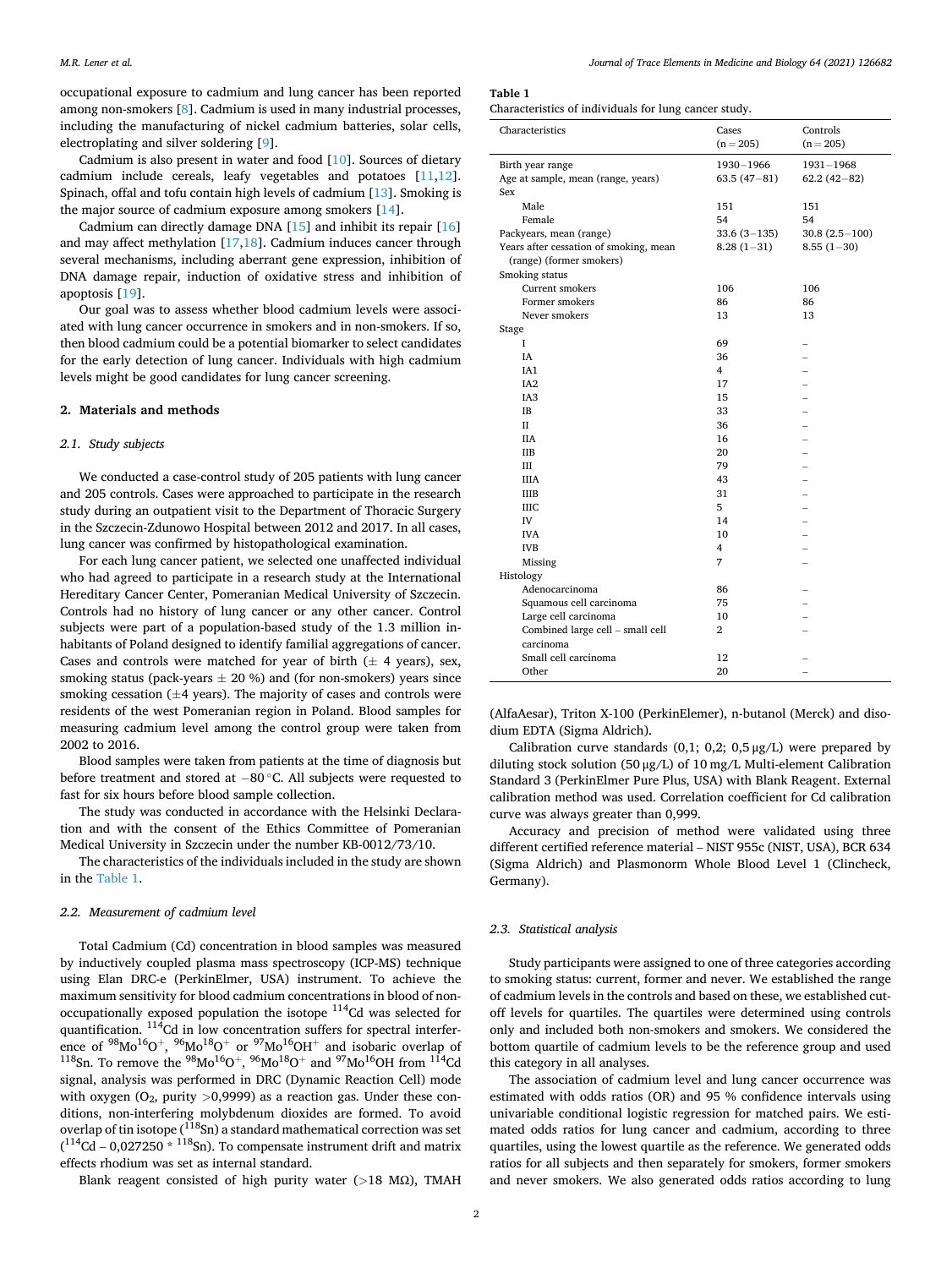#### cancer stage.

# **3. Results**

Among the 205 controls, the mean blood cadmium level was 1.17 μg/L (range 0.14 μg/L to 6.96 μg/L). The mean level was  $1.66 \mu$ g/L for current smokers (range 0.32 μg/L to 6.96 μg/L) and 0.68 μg/L for former smokers (range 0.17 μg/L to 3.61 μg/L) and 0.51 μg/L for never smokers (range 0.14 μg/L to 1.49 μg/L).

Among all cases, the mean blood cadmium level was 1.47 μg/L (range 0.17 μg/L to 9.33 μg/L). The mean level was 1.93 μg/L for current smokers (range 0.27 μg/L to 9.33 μg/L) and 1.06 μg/L for former smokers (range 0.24 μg/L to 4.61 μg/L) and 0.52 μg/L for never smokers (range 0.17 μg/L to 1.15 μg/L).

In the overall analysis (including all 205 lung cancer cases and paired controls) there was a positive significant association with blood cadmium levels and lung cancer (Table 2). The odds ratio for those within the highest cadmium quartile, compared to the baseline quartile was 4.41 (95 % CI 2.01− 9.67); the odds ratio was 2.83 (95 % CI 1.30− 6.16) for the third quartile compared to the baseline quartile and the odds ratio was 2.13 (95 % CI 1.09− 4.19) for the second quartile compared to the baseline quartile.

We further analyzed the data according to smoking status (current, former and never smoker). We did not see an association with blood cadmium among current smokers (Table 3). In contrast, the association was very strong among former smokers (Table 4). Among former smokers, the odds ratios for those with the highest cadmium levels, compared to the baseline level was  $16.8$  (95 % CI 3.96–71.2) for quartile IV, 6.55 (95 % CI 1.86–23.0) for quartile III and 3.94 (95 % CI 1.45− 10.7) for quartile II.

Among those cases who had quit smoking more than five years ago (and the matched controls), the odds ratio for those with a cadmium level in the highest quartile, compared to the baseline quartile was 6.75 (95 % CI 0.59–362,  $p = 0.14$ ). Among those cases who had quit smoking in the past five years (and the matched controls), the odds ratios for those with the highest cadmium levels, compared to the baseline level was 13.6 (95 % CI 2.29–115, p *<* 0.01).

No association between blood cadmium level and lung cancer was observed in the subgroup of never smokers (Table 5), but the numbers were very small.

For those with patients with stage I-II lung cancer, the association between blood cadmium levels and lung cancer in former smokers the OR was 50.8 (95 % CI 3.60–718) for quartile IV and was 9.06 (95 % CI 1.15–71.6) for quartile III (Table 6).

For patients with stage III-IV lung cancer the OR was 7.43 (95 % CI 1.21–45.4) for quartile IV and was 5.58 (95 % CI 1.08–28.9) for quartile III (Table 7).

The association between blood cadmium and lung cancer occurrence among former smokers could not be accounted for by a difference in the cumulative exposure to cigarettes; among former smokers with and without lung cancer, the number of pack years was similar (Table 8).

#### **4. Discussion and conclusion**

We found a strong and significant association between blood cadmium level and a recent diagnosis of lung cancer. The blood samples in

**Table 2**  Blood cadmium levels and the occurrence of lung cancer (all patients).

| Range No | Cd level $\lceil \mu g/L \rceil$ | Cases | Controls | OR (95 % CI)        | p-<br>value |
|----------|----------------------------------|-------|----------|---------------------|-------------|
|          | $0.14 - 0.45$                    | 27    | 48       | 1.00                |             |
| П        | $0.46 - 0.92$                    | 53    | 54       | $2.13(1.09 - 4.19)$ | 0.03        |
| Ш        | $0.93 - 1.36$                    | 49    | 51       | $2.83(1.30 - 6.16)$ | < 0.01      |
| IV       | $1.37 - 9.33$                    | 76    | 52       | $4.41(2.01 - 9.67)$ | <0.01       |

**Table 3** 

Blood cadmium levels and the occurrence of lung cancer (current smokers).

| Range No  | Cd level $\lceil \mu g/L \rceil$ | Cases | Controls      | OR (95 % CI)        | p-value                  |
|-----------|----------------------------------|-------|---------------|---------------------|--------------------------|
|           | $0.14 - 0.45$                    | 5     | $\mathcal{D}$ | 1.00                | $\overline{\phantom{a}}$ |
| П         | $0.46 - 0.92$                    | 12    | 16            | $0.69(0.17-2.87)$   | 0.62                     |
| Ш         | $0.93 - 1.36$                    | 31    | 39            | $0.78(0.21 - 2.93)$ | 0.71                     |
| <b>IV</b> | $1.37 - 9.33$                    | 58    | 46            | $1.23(0.34 - 4.38)$ | 0.75                     |

| J |  |
|---|--|
|---|--|

Blood cadmium levels and the occurrence of lung cancer (former smokers).

| Range No  | Cd level $\lceil \mu g/L \rceil$ | Cases | Controls | OR (95 % CI)        | p-<br>value              |
|-----------|----------------------------------|-------|----------|---------------------|--------------------------|
|           | $0.14 - 0.45$                    | 16    | 36       | 1.00                | $\overline{\phantom{a}}$ |
| п         | $0.46 - 0.92$                    | 35    | 33       | $3.94(1.45 - 10.7)$ | < 0.01                   |
| Ш         | $0.93 - 1.36$                    | 17    | 12       | $6.55(1.86 - 23.0)$ | < 0.01                   |
| <b>IV</b> | $1.37 - 9.33$                    | 18    | 5        | $16.8(3.96 - 71.2)$ | < 0.01                   |

**Table 5** 

Blood cadmium levels and the occurrence of lung cancer (never smokers).

| Range No | Cd level $\lceil \mu g/L \rceil$ | Cases    | Controls | OR (95 % CI)      | p-value                  |
|----------|----------------------------------|----------|----------|-------------------|--------------------------|
|          | $0.14 - 0.45$                    |          | h        | 1.00              | $\overline{\phantom{a}}$ |
| П        | $0.46 - 0.92$                    | 6        | 5        | $2.00(0.37-10.9)$ | 0.42                     |
| Ш        | $0.93 - 1.36$                    |          | $\Omega$ | nd. <sup>a</sup>  | ns <sup>b</sup>          |
| īV       | $1.37 - 9.33$                    | $\Omega$ |          | nd. <sup>a</sup>  | ns <sup>b</sup>          |
| $\sim$   |                                  |          |          |                   |                          |

 $a<sup>b</sup>$  nd. - not defined.<br>b ns. - not specified.

# **Table 6**

Blood cadmium levels and the occurrence of stage I-II of lung cancer (former smokers).

| Range No  | Cd level $\lceil \mu g/L \rceil$ | Cases | Controls | OR (95 % CI)        | p-<br>value              |
|-----------|----------------------------------|-------|----------|---------------------|--------------------------|
|           | $0.14 - 0.45$                    | 12    | 20       | 1.00                | $\overline{\phantom{a}}$ |
| Н         | $0.46 - 0.92$                    | 12    | 16       | $3.21(0.65 - 15.8)$ | 0.15                     |
| Ш         | $0.93 - 1.36$                    | 9     | 7        | $9.06(1.15 - 71.6)$ | 0.04                     |
| <b>IV</b> | $1.37 - 9.33$                    | 12    | 2        | $50.8(3.60 - 719)$  | < 0.01                   |

#### **Table 7**

Blood cadmium levels and the occurrence of stage III-IV of lung cancer (former smokers).

| Range No     | Cd level $\lceil \mu g/L \rceil$                                 | Cases             | Controls           | OR (95 % CI)                                                              | p-<br>value               |
|--------------|------------------------------------------------------------------|-------------------|--------------------|---------------------------------------------------------------------------|---------------------------|
| Н<br>Ш<br>IV | $0.14 - 0.45$<br>$0.46 - 0.92$<br>$0.93 - 1.36$<br>$1.37 - 9.33$ | 4<br>22<br>8<br>6 | 16<br>16<br>5<br>3 | 1.00<br>$4.57(1.26 - 16.6)$<br>$5.58(1.08 - 28.9)$<br>$7.43(1.21 - 45.4)$ | -<br>0.02<br>0.04<br>0.03 |

# **Table 8**

Pack-years of cigarette consumption among cases and controls.

| ັ               |       | ັ          |     |            |
|-----------------|-------|------------|-----|------------|
|                 | Cases |            |     | Controls   |
|                 | n     | Pack-years | n   | Pack years |
| Current smokers | 106   | 37.0       | 106 | 32.5       |
| Former smokers  | 86    | 29.4       | 86  | 28.7       |

the cases were taken shortly after diagnosis but before chemotherapy. Our study suggests that blood cadmium level may be a marker of lung cancer occurrence and may be informative in selecting individuals who might benefit from surveillance for early detection of lung cancer.

In this study the association was limited to former smokers. It is unclear why cadmium levels do not predict lung cancer risk in those who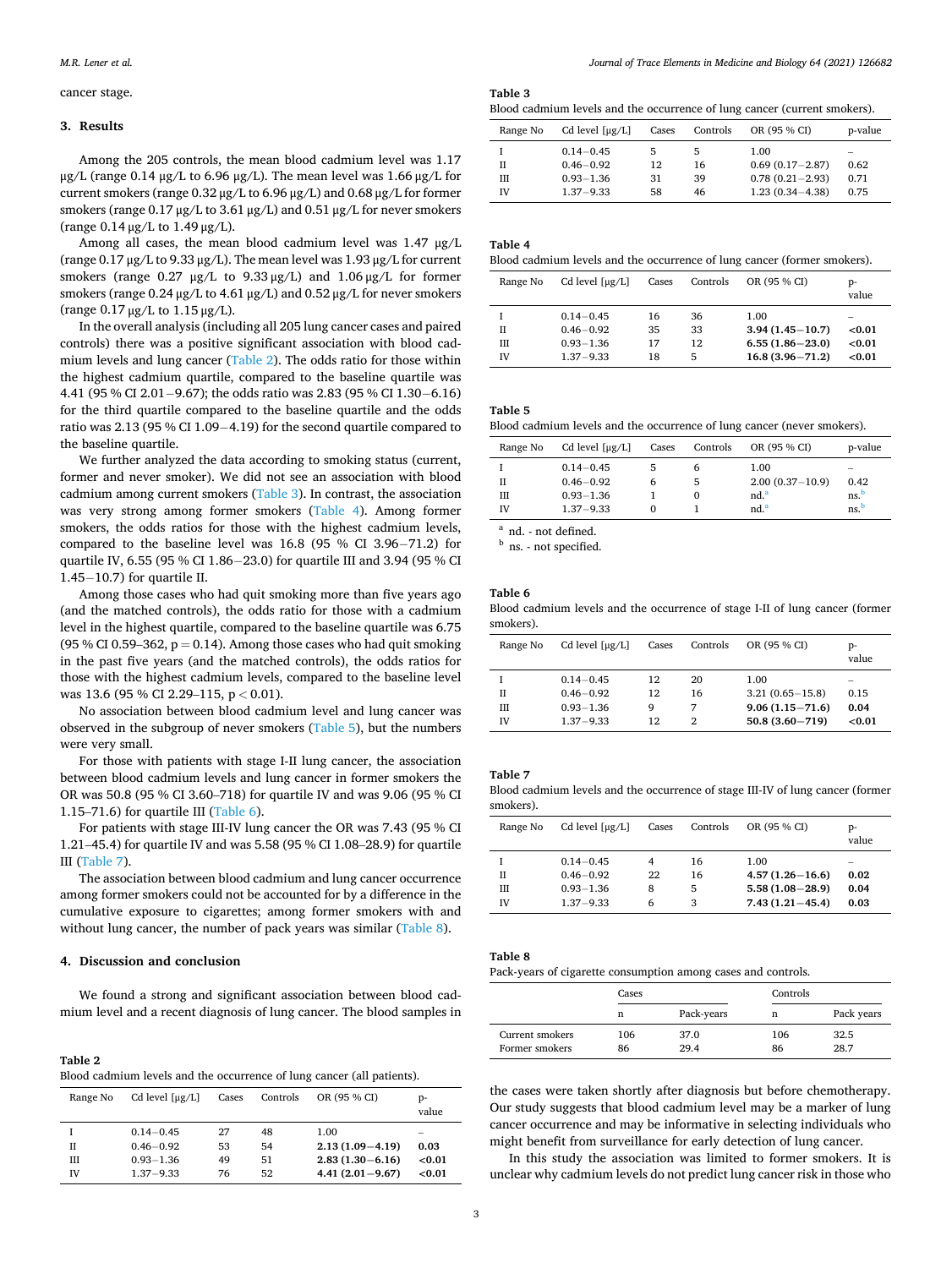<span id="page-3-0"></span>are currently smoking. Our data shows that current smoking increases the average blood cadmium level. It is possible that the data on current smokers is unreliable because the smoking habits of patients may change shortly after a diagnosis of lung cancer and among these patients, current cadmium levels are not a reliable indicator of past exposure. In contrast, the smoking habits of controls may be more representative of lifetime consumption

Current approaches for the early diagnosis of lung cancers include diagnostic imaging and liquid biopsy. Studies on the use of low-dose computed tomography (CT) for early diagnosis of lung cancer have provided inconsistent results. A study performed in US on a 53,454 persons with high risk for lung cancer reported a 20 % reduction in mortality from lung cancer with low-dose computed tomography compared to standard chest radiography [\[20](#page-4-0)]. Smaller research studies from Europe cancer show inconsistent results [[21,22\]](#page-4-0).

A liquid biopsy uses a few milliliters of blood for diagnosis, prognosis and prediction of a therapeutic response [\[23](#page-4-0)]. Among the potentially useful markers in the detection of lung cancer are circulating cell-free tumor DNA (cfDNA), human telomerase reverse transcription gene (hTERT), TP53 mutations in the plasma cfDNA; cell-free tumor RNA (cfRNA); exosomes; tumor-educated platelets (TEP); circulating tumor cells (CTCs); plasma microRNAs [[23,24\]](#page-4-0), and tumour-related antigens (p53, NY-ESO-1, CAGE, GBU4− 5, Annexin 1 and SOX2) [\[25](#page-4-0)].

The promoter hypermethylation of a seven-gene panel: P16, PAX5β, MGMT, DAPK, GATA5, GATA4, RASSF1A in sputum can identify smokers at high-risk for lung cancer up to three years before clinical diagnosis [\[26](#page-4-0)]. Another study assessed the methylation profiles of non-small cell lung cancer using methylation-specific PCR (MS-PCR) in tissues and plasma samples. Nine genes (APC, CDH13, KLK10, DLEC1, RASSF1A, EFEMP1, SFRP1, RAR-β and P16INK4A) exhibited a significantly higher methylation frequency in lung cancer cells compared to normal tissue [[27\]](#page-4-0).

The results of our study may be helpful in refining the patient population who may benefit from screening CT of the lung. Previous studies have shown that among former smokers, cadmium levels may be predictive of the presence of lung cancer [8,[28](#page-4-0)]. By screening for cadmium levels it may be possible to identify high-risk individuals among former smokers who merit surveillance. The correlation was present for early stage lung cancers that may be amenable to treatment. Among former smokers 58 % had a cadmium levels (above 0.45 μg/L) that is associated with an odds ratio of 3.94 and above for lung cancer.

In our study, among never-smokers the range of blood cadmium was wide (range 0.17 μg/L to 1.15 μg/L) and this implicates sources of cadmium other than smoking. We cannot exclude that some study subjects have had occupational exposure to cadmium. We did not see an association between cadmium level and lung cancer risk among non-smokers but further studies focused on occupational exposure to cadmium and lung cancer risk are warranted.

There are several possible mechanistic reasons for the observed association. Cadmium may be a carcinogen that persists in the blood after smoking cessation and the lung cancer is a direct effect of cadmium exposure. It is also possible that cadmium is a surrogate for other carcinogens, such as other heavy metals that are also in cigarettes and is a proxy for cumulative exposure to cigarettes. It is also possible that lung cancer itself influences the level of cadmium in the blood. Prospective studies and close analysis of dietary and occupational sources of cadmium may help distinguish between these possibilities.

In summary, blood cadmium level may be valuable marker for early detection of lung cancers particularly in former smokers. Prospective studies of cadmium and lung cancer and studies which incorporate cadmium level in lung cancer screening studies may extend these results.

# **Funding**

The study was funded by the National Centre for Research and Development, grant number: PBS3/B7/26/2015.

#### **CRediT authorship contribution statement**

**Marcin R. Lener:** Conceptualization, Methodology, Investigation, Data curation, Writing - original draft, Writing - review & editing. **Edyta Reszka:** Methodology, Data curation, Writing - review & editing. **Wojciech Marciniak:** Methodology, Formal analysis, Investigation, Data curation. **Monika Lesicka:** Methodology, Investigation, Project administration. **Piotr Baszuk:** Methodology, Formal analysis, Data curation. Ewa Jabłońska: Methodology, Investigation, Data curation, Writing - review & editing. **Katarzyna Białkowska:** Methodology, Investigation. Magdalena Muszyńska: Investigation, Resources. San**dra Pietrzak:** Investigation, Data curation. **Ro**´**za** ˙ **Derkacz:** Resources. **Tomasz Grodzki:** Resources, Project administration. **Janusz Wojcik:** ´ Resources, Data curation. **Małgorzata Wojty**´**s:** Resources, Data curation. **Tadeusz Dębniak:** Resources, Data curation. **Cezary Cybulski:**  Resources, Data curation. **Jacek Gronwald:** Resources, Data curation. **Bartosz Kubisa:** Resources. **Jarosław Pierog:** ´ Resources. **Piotr Waloszczyk:** Investigation, Resources, Data curation. **Rodney J. Scott:**  Writing - review & editing. **Anna Jakubowska:** Conceptualization, Data curation, Writing - review & editing, Project administration. **Steven A. Narod:** Methodology, Writing - original draft, Writing - review & editing. **Jan Lubiński:** Conceptualization, Investigation, Data curation, Writing - original draft, Writing - review & editing, Project administration, Funding acquisition.

# **Declaration of Competing Interest**

Jan Lubiński is CEO of Read-Gene SA which offers measurement of micro- and macroelements level and DNA testing. These authors are part-time employees of Read-Gene: WM, RD, JG, CC. The other authors declare that they have no conflicts of interest.

#### **Acknowledgment**

We thanks Renata Gibaszek for her support in this study.

#### **References**

- [1] E. Smolle, M. Pichler, Non-smoking-Associated lung cancer: a distinct entity in terms of tumor biology, patient characteristics and impact of hereditary cancer predisposition, Cancers (Basel) 11 (204) (2019), [https://doi.org/10.3390/](https://doi.org/10.3390/cancers11020204) ancers11020204.
- [2] K. Domvri, K. Porpodis, P. Zisi, A. Apostolopoulos, A. Cheva, T. Papamitsou, D. Papakosta, T. Kontakiotis, Epidemiology of lung cancer in Northern Greece: an 18-year hospital-based cohort study focused on the differences between smokers and non-smokers, Tob. Induc. Dis. 18 (2020) 22, [https://doi.org/10.18332/tid/](https://doi.org/10.18332/tid/118718) [118718.](https://doi.org/10.18332/tid/118718)
- [3] IARC Working Group on the Evaluation of Carcinogenic Risks to Humans [Cadmium and cadmium compounds, IARC Monogr. Eval. Carcinog. Risks Hum. 58](http://refhub.elsevier.com/S0946-672X(20)30247-9/sbref0015)  [\(1993\) 119](http://refhub.elsevier.com/S0946-672X(20)30247-9/sbref0015)–237.
- [4] P. Waalkes, Cadmium carcinogenesis, Mutat. Res. 533 (2003) 107-120, [https://](https://doi.org/10.1016/j.mrfmmm.2003.07.011) [doi.org/10.1016/j.mrfmmm.2003.07.011](https://doi.org/10.1016/j.mrfmmm.2003.07.011).
- [5] [C. Paris, O. Bertrand, R.R. de Abreu, Lung cancer and occupational exposures](http://refhub.elsevier.com/S0946-672X(20)30247-9/sbref0025)  [\(asbestos not considered\), Rev. Prat. 54 \(15\) \(2004\) 1660](http://refhub.elsevier.com/S0946-672X(20)30247-9/sbref0025)–1664.
- [6] T.S. Nawrot, D.S. Martens, A. Hara, M. Plusquin, J. Vangronsveld, H.A. Roels, J. A. Staessen, Association of total cancer and lung cancer with environmental exposure to cadmium: the meta-analytical evidence, Cancer Causes Control 26 (2015) 1281–1288, <https://doi.org/10.1007/s10552-015-0621-5>.
- [7] T. Nawrot, M. Plusquin, J. Hogervorst, H.A. Roels, H. Celis, L. Thijs, J. Vangronsveld, E. Van Hecke, J.A. Staessen, Environmental exposure to cadmium and risk of cancer: a prospective population-based study, Lancet Oncol. 7 (2) (2006) 119–126, [https://doi.org/10.1016/S1470-2045\(06\)70545-9](https://doi.org/10.1016/S1470-2045(06)70545-9).
- [8] R. Beveridge, J. Pintos, M.E. Parent, J. Asselin, J. Siemiatycki, Lung cancer risk associated with occupational exposure to nickel, chromium VI, and cadmium in two population-based case-control studies in Montreal, Am. J. Ind. Med. 53 (5) (2010) 476–485, [https://doi.org/10.1002/ajim.20801.](https://doi.org/10.1002/ajim.20801)
- [9] The National Institute for Occupational Safety and Health (NIOSH). Available online: https://www.cdc.gov/niosh/topics/cadmium/default.html (accessed or /www.cdc.gov/niosh/topics/cadmium/default.html (accessed on 24 May 2020).
- [10] G. Fatima, A.M. Raza, N. Hadi, N. Nigam, A.A. Mahdi, Cadmium in human diseases: it's more than just a mere metal, Indian J. Clin. Biochem. 34 (4) (2019) 371–378, [https://doi.org/10.1007/s12291-019-00839-8.](https://doi.org/10.1007/s12291-019-00839-8)